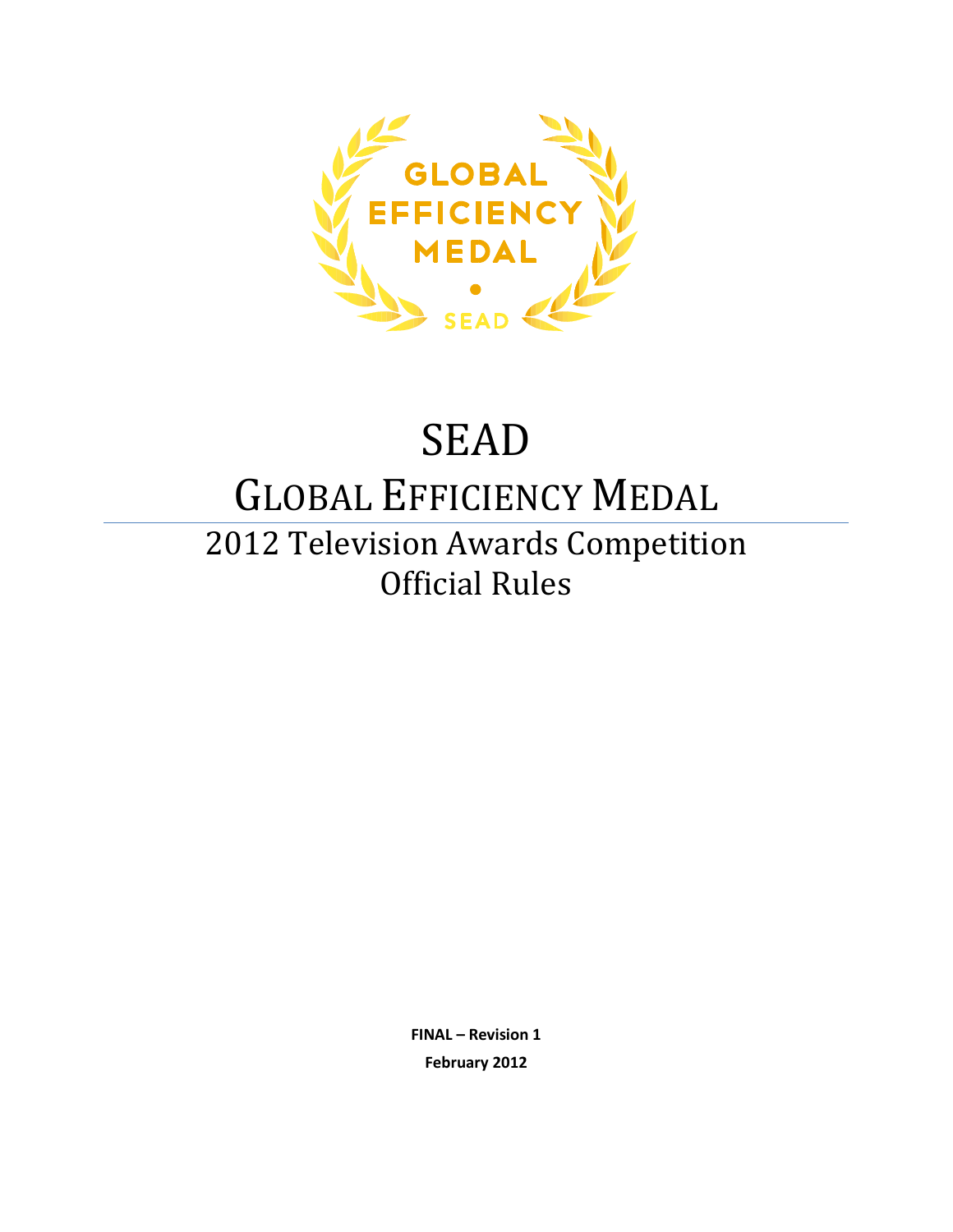## **SUPER-EFFICIENT EQUIPMENT AND APPLIANCE DEPLOYMENT (SEAD™) INITIATIVE 2012 TELEVISION AWARDS COMPETITION OFFICIAL RULES**

#### **1. Description.**

The Super-efficient Equipment and Appliance Deployment ("SEAD") Initiative Awards Competition (the "Competition") seeks to transform the global market for efficient equipment and appliances. As a Clean Energy Ministerial initiative, SEAD seeks to leverage high-level political dialogue to advance on-theground appliance and equipment efficiency efforts. SEAD unveiled plans for the first international competition to recognize the most efficient appliances in the world at the second Clean Energy Ministerial in April 2011. The first round will focus on televisions, which are responsible for about 6-8% of global residential electricity consumption; subsequent rounds will cover different product categories. The awards will enhance buyers' ability to differentiate and choose among products on the basis of their energy efficiency. The Collaborative Labeling and Appliance Standards Program ("CLASP") serves as the Administrator for the Competition.

#### **RULES FOR FLAT SCREEN TELEVISION COMPETITION**

#### **2. Who Should Apply?**

(a) Manufacturers,

or

 $\overline{a}$ 

(b) Resellers (private labelers)

of commercially-available and emerging technology flat panel television products (the "Products"<sup>1</sup>) are invited to submit applications ("Applicants"). All Applicants are responsible for their entries.

#### **3. What are the Award Categories?**

The Competition will recognize the most energy efficient Products in two categories (individually a "Category," collectively, the "Categories"):

 $1$  Eligible Products include flat-panel televisions as defined in IEC 62087 Ed. 3.0, of the following technology types: Liquid Crystal Display (LCD) (regardless of backlight technology), Plasma Display Panel, and Organic Light Emitting Diode (OLED). Eligible televisions must have displays with a minimum resolution capability of 720p for the "small" size category and 1080p (full HD) for the "medium" and "large" size categories as specified in Table 1 and at least one tuner platform capable of receiving and decoding digital television signals for vision and sound (e.g. integral digital television tuner platform for cable, terrestrial or satellite broadcasting. Televisions using front and rear projection technology or cathode ray tube (CRT) technology are not eligible to enter the Competition. A Product composed of 2 or more components (e.g., display device and tuner) marketed and sold as 2 components is not eligible for the Competition.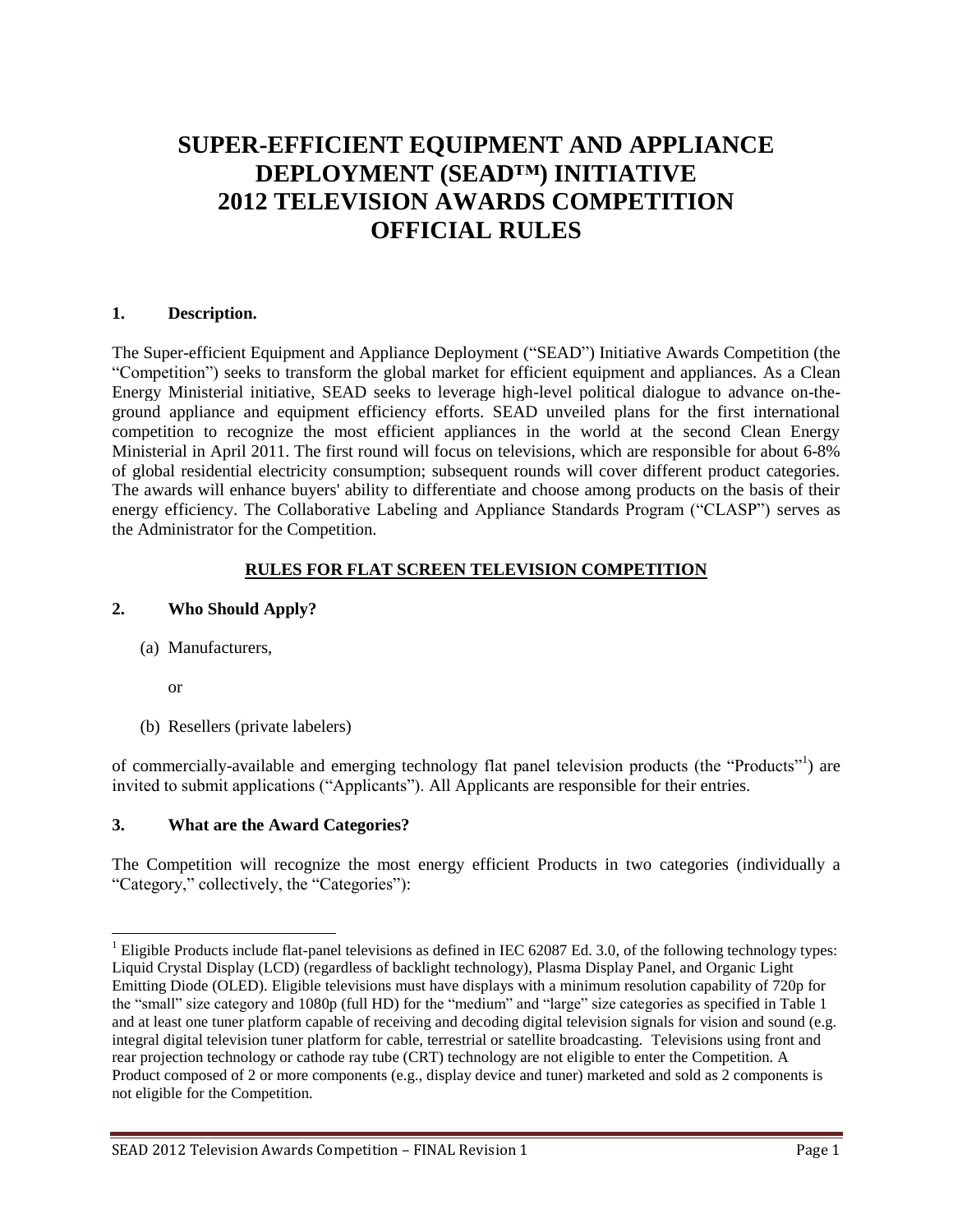1) Products that are currently commercially available;

and

2) Emerging technology Products planned for mass production within two  $(2)$  years<sup>2</sup>.

Each Category is further divided into:

1) Four geographic regions,

and

- 2) One international category.
- A. Commercially Available Product Category:

Applicants are invited to nominate their Products that are offered for sale (regardless of location of manufacturer) in three (3) Product size categories consisting of small, medium and large in one or more of four (4) geographic regions consisting of Australia<sup>3</sup>, the European Region<sup>4</sup>, India<sup>5</sup> and North America<sup>6</sup> (collectively, the "Regions").

Product size categories are defined in Table 1:

|                                              | <b>Small Category</b>                                 | <b>Medium Category</b>                                                                     | Large Category <sup>7</sup>                                                                 |
|----------------------------------------------|-------------------------------------------------------|--------------------------------------------------------------------------------------------|---------------------------------------------------------------------------------------------|
| Viewable Screen<br>Area                      | Less than $2400 \text{ cm}^2$<br>$(372 \text{ in}^2)$ | 2401 cm <sup>2</sup> (372 in <sup>2</sup> )<br>4800 cm <sup>2</sup> (744 in <sup>2</sup> ) | 4801 cm <sup>2</sup> (744 in <sup>2</sup> )<br>6890 cm <sup>2</sup> (1068 in <sup>2</sup> ) |
| Nominal Diagonal<br>Screen Size <sup>8</sup> | Less than 29 in                                       | 29 in to $42$ in                                                                           | $42$ in to 50 in                                                                            |

#### **Table 1: Size Categories for Commercially Available Products**

The best performer in each size category among all of the Regions will be declared an "International Winner" for the size category. A total of fifteen (15) awards, 12 Region and 3 International winners (collectively, a "Winner") will be granted in the Commercially Available Product category. Applicants may nominate Products for consideration in any Region, regardless of the location of the manufacturer of the Product, provided that the Region sales/availability requirements are satisfied for each Product nominated. For example, a Product manufactured in

 $\overline{a}$ 

<sup>8</sup> This information is included in the table for informational purposes only

 $2^2$  Failure to meet these criteria may foreclose Applicants from future Competitions.

<sup>&</sup>lt;sup>3</sup> For purposes of this Competition, limited to Australia

<sup>&</sup>lt;sup>4</sup> For purposes of this Competition, the European Region consists of all EU27 countries and the EFTA-countries

Switzerland, Norway, Iceland and Liechtenstein.

<sup>&</sup>lt;sup>5</sup> For purposes of this Competition, limited to India

<sup>&</sup>lt;sup>6</sup> For purposes of this Competition, limited to the United States and Canada

<sup>&</sup>lt;sup>7</sup> Note: Televisions with screen area larger than 6890 cm<sup>2</sup> (1068 in<sup>2</sup>) are eligible for the SEAD Award, but a value of  $6890 \text{ cm}^2$  shall be used as the screen area in the efficiency calculation for these products.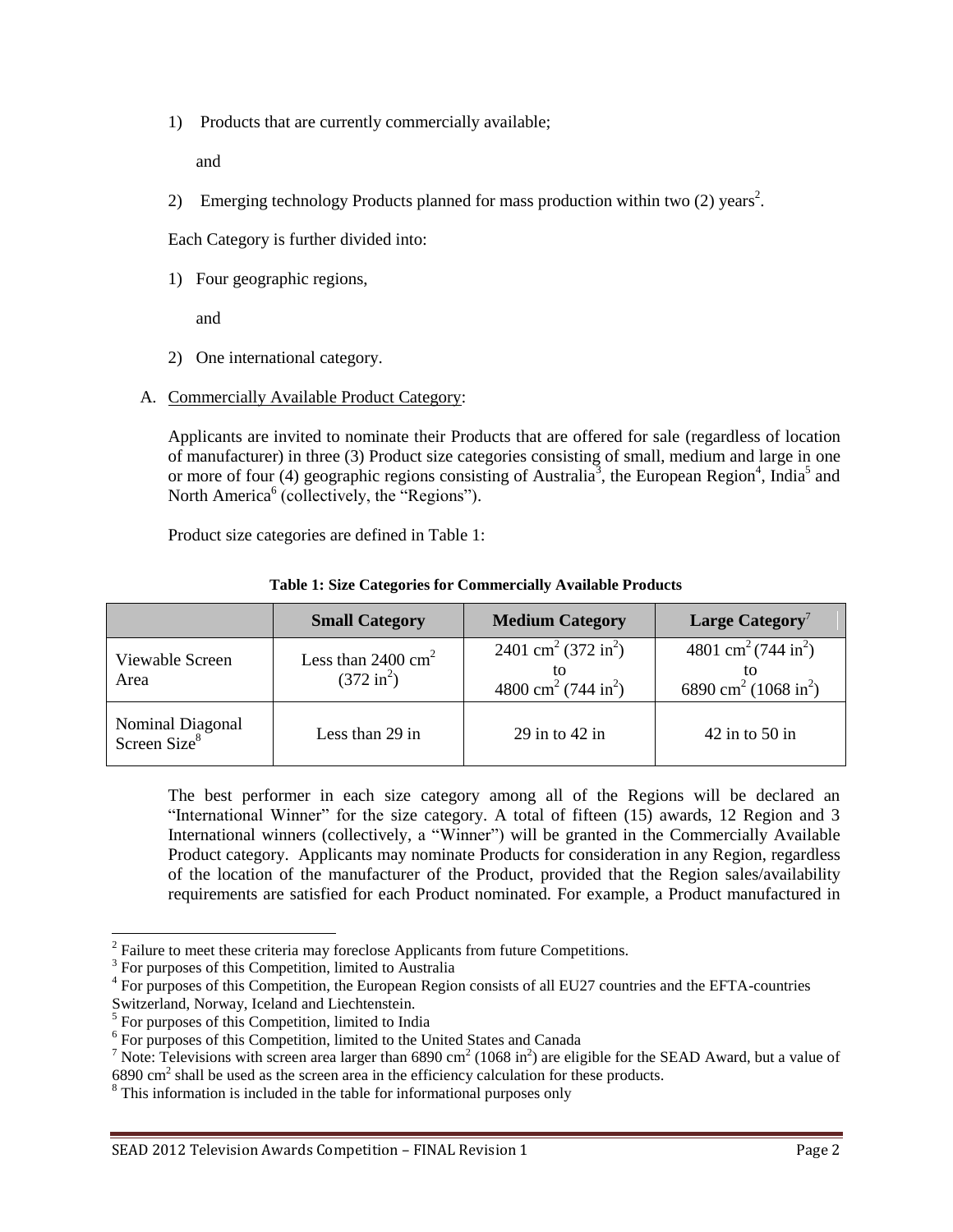China and sold globally may be entered in any and all Regions. Applicants may nominate only a single Product model for each of the 12 Region award categories. All models nominated for a Region award will be considered for the International award, so an Applicant need only nominate Products at the Region award level.

#### B. Emerging Technology Product Category:

Applicants are invited to nominate their emerging-technology Products for the four (4) Region awards for this Category. This Category is intended for models of Products planned for mass production that will be offered for sale in the Region in which they are nominated within two (2) years of the end of the Competition Period (as defined below). A total of five (5) awards, comprised of four (4) Region Winners and one (1) International Winner may be granted in the Emerging Technology Product Category. All models nominated at the Region level will be considered for the International award, so Applicants only need to nominate Products at the Region level. At the time of application, an Applicant shall identify the significant design feature(s) of the Product that improves the Product's energy efficiency. Such information shall be treated as confidential by the Administrator. The Administrator reserves the right not to grant an Award in this Category for a given Region or the International category if in its sole discretion, no Product model application in this Category achieves a materially significant on-mode power consumption improvement over Products currently on the market.

#### **4. Competition Period.**

The Competition begins at 12:00:01 a.m. Eastern Time ("ET") on February 1, 2012 and ends at 11:59:59 p.m. ET on May 31, 2012 ("Competition Period"). All applications must be received in accordance with these Official Rules during the Competition Period to be eligible to win an award. All subsequent applications will be deemed void and not eligible to enter or win. Administrator's computer is the official time keeping device for this Competition.

#### **5. How to Enter.**

- A. Declaration of Performance. Applicants must enter the Competition by submitting a completed Declaration of Performance (*see* Attachment A incorporated in these Official Rules by reference) for each nominated model of their Product in a Region via email to the Administrator at [awards@superefficient.org.](mailto:awards@superefficient.org) The information submitted on the Declaration of Performance shall include:
	- (a) a binding declaration and representation of the Product model's maximum power consumption during on-mode reporting for the Product model such that all model units of the Product available for sale will consume power in on-mode that is less than or equal to the reported value. Performance claims shall not represent average Product performance or best possible Product performance. Rather, the declaration must set forth the worstcase performance values such that each unit of the Product model will meet the stated power performance values regardless of variations in manufacturing and materials tolerances. For reporting purposes for the Competition, all reported power values greater than 1.0 W shall be reported to the nearest 0.1 W. Power consumption values less than 1.0W shall be reported to the nearest 0.01 W. All dimensional values shall be reported to the nearest 0.1 cm or 0.1 inch;

 $\overline{a}$  $9^9$  As defined in IEC 62087, Ed. 3.0, Clause 11.6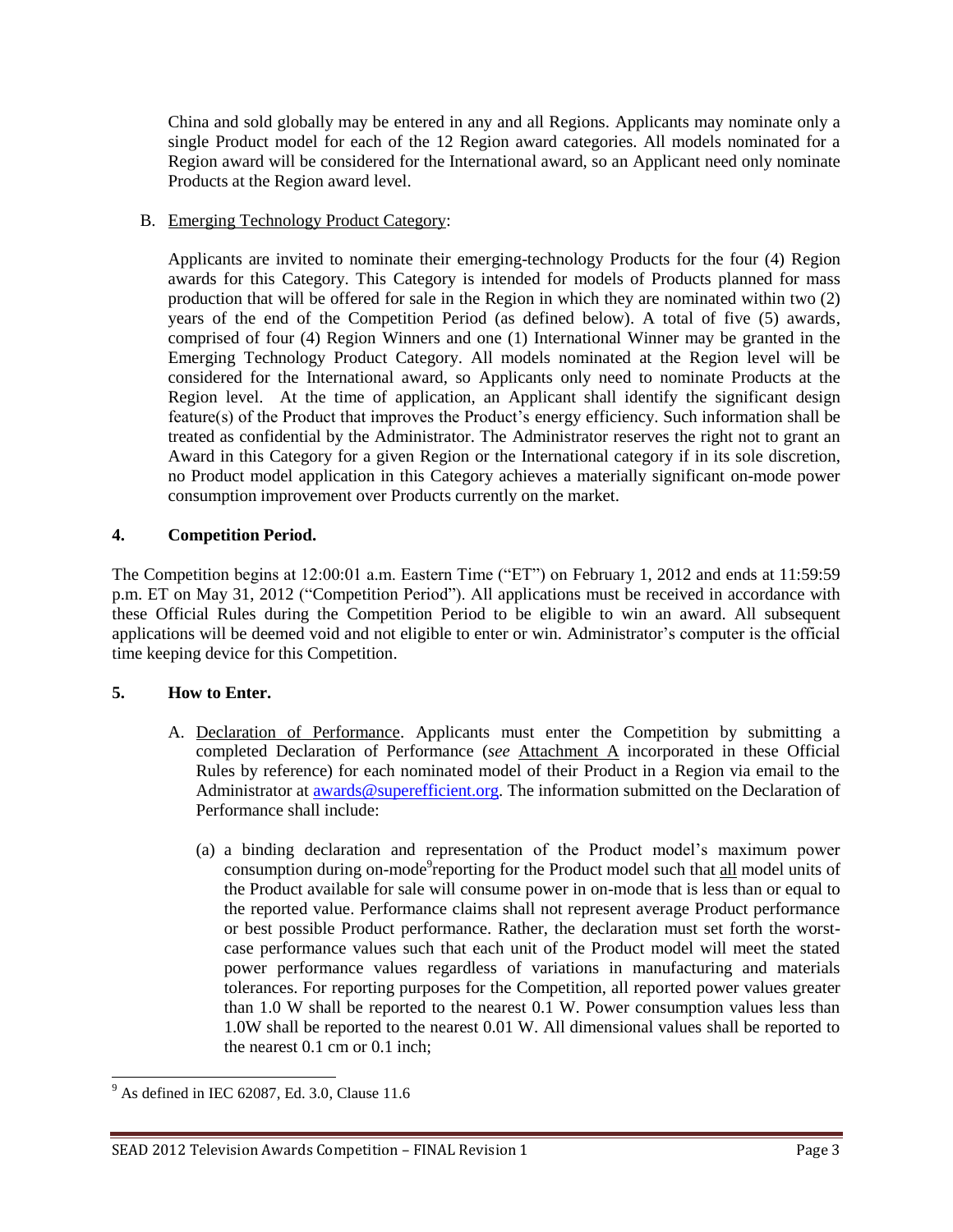and

- (b) a binding declaration and representation that the number of units of the model of a Product available for purchase in the specified Region exceeds the minimum threshold specified therein $10$ .
- B. Other Application Information. All other information on the application form must be completed or the application will be deemed void. Applicant agrees to cooperate with the Administrator to supply other information regarding the Product requested by Administrator or the application will be deemed void. The Administrator shall have the right to place an application in another Region, size or Category in its discretion. By submitting an application, all Applicants agree to be bound by these Official Rules. Participation in the Competition is at the sole and absolute discretion of Administrator. All applications, including Declarations of Performance, shall become the sole property of Administrator and will not be returned to Applicants. Applicants agree and acknowledge that other than design improvements in the Emerging Technology Product Category, the applications do not contain any confidential or trade secret information and may be disclosed in whole or in part and Applicant's acknowledge and agree that the Administrator may publish the application forms to the public.

#### **6. Selection of Regional and International Award Winners.**

- A. Method for Evaluating Performance. The primary metric for evaluating Product performance in the Competition shall be power consumption per unit screen area during normal "on" mode (i.e., W/cm<sup>2</sup> or W/in<sup>2</sup>), with products set to their default, as-shipped "home" picture mode. The conditions and procedures for measuring this performance are described in IEC 62087 Ed. 3.0 Clause 11.6. The relevant test procedures in IEC 62087 form the basis for testing in all of the participating Regions. Regardless of whether a Product model has the lowest on-mode power consumption per unit area in the Category for a Region, no award will be made if:
	- (a) a product model consumes more than 0.50 Watts in a passive standby mode when measured per IEC 62301 Ed. 2.0
		- or
	- (b) a product model's measured peak luminance in the default, as-shipped picture mode is not greater than or equal to 65% of measured peak luminance in the brightest-selectable preset picture mode.

l <sup>10</sup> For the Commercially Available Category, Applicant must have plans to sell at least the following number of units of a Product model in the Region of nomination: Australia: 5,000 units, India: 5,000 units, North America: 50,000 units, the European Region: At least 10,000 units in one country or 50,000 units across all EU27 and EFTAcountries. Applicant may define the sales period, not exceeding 12 months, and may provide a start date for the sales period between 1 January 2012 and 1 October 2012 for the Australia, India, and North America regional awards and between 1 January 2012 and 31 August 2012 for the European regional award. Applicant will be required to submit a shipment plan of the nominated product model with sales projections based on past sales for the same or a similar product model.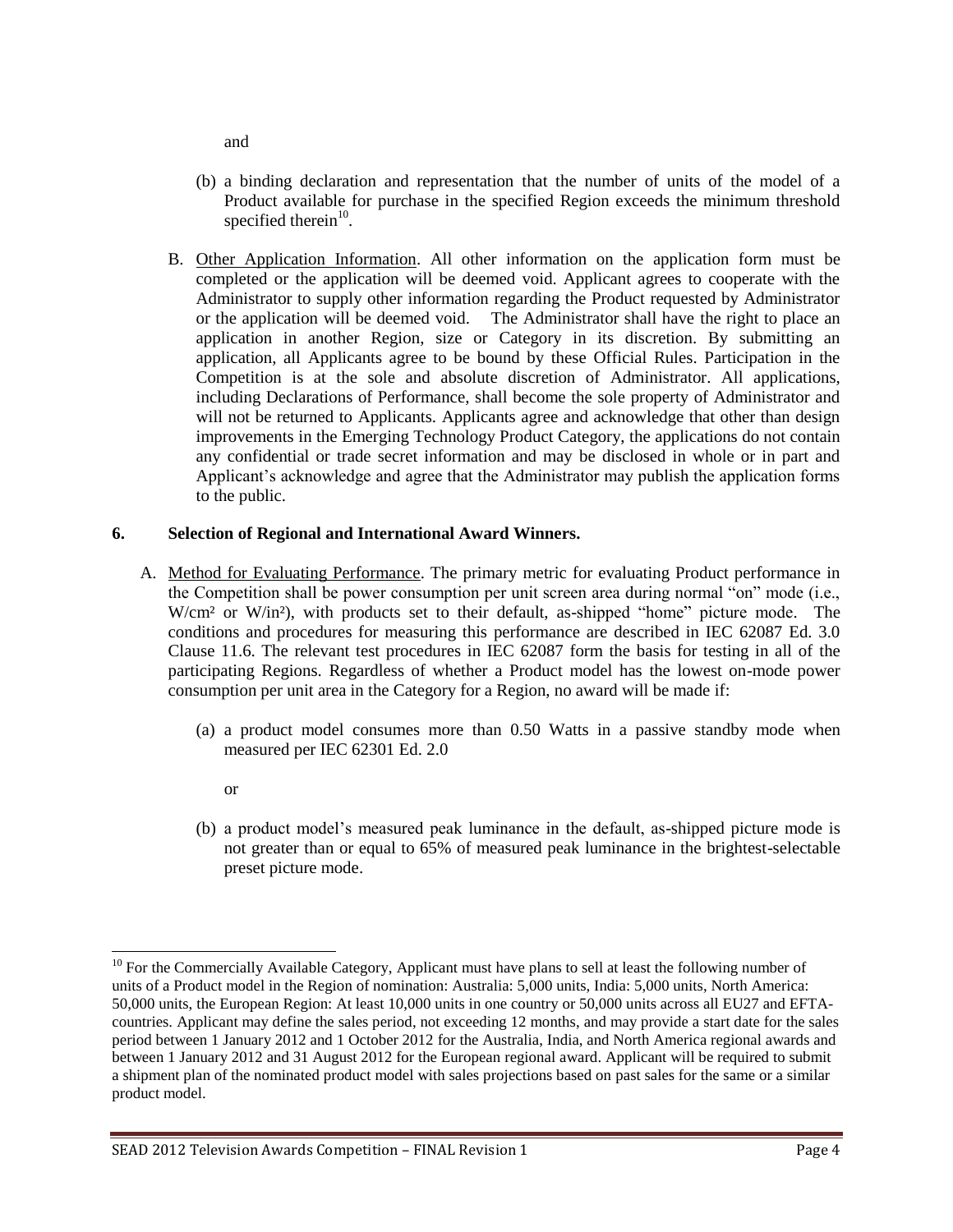The Administrator will use the on-mode power consumption and screen area values set forth in the Declarations of Performance to identify potential winning models in each Region for each Category.

- B. Submitting Product for Verification Testing. For potential Winners in the Commercially Available Category, the Administrator will submit a notice to the Applicant using the contact information supplied by the Applicant requesting that the Applicant provide sample Product within fifteen (15) business days of being notified by the Administrator for verification testing using one of the following procedures:
	- (a) Applicant shall provide to the Administrator a list of 50 recent sales to retail outlets, including the serial numbers for the units, so the sample Products for verification can be obtained from one of those retail outlets as selected by the Administrator or its agents. Potential Winner shall arrange and pay all costs for transportation of test samples from a retail outlet to the test facility of the Administrator's choosing, and agree to provide acceptable crediting arrangements to the retail store
		- or
	- (b) If Applicant does not have 50 units of a Product model at retail outlets, it shall provide the Administrator details of the location of and serial numbers for at least 50 units of the subject Product model, from different Product batches in existing warehouse stock, from which the Administrator shall select two (2) samples for verification testing. Potential Winner shall then arrange and pay all costs for transportation of test samples of the selected Product model from warehouse stock to the test facility of Administrator's choosing; or

In the event that neither of the foregoing sample acquisition options is feasible, the potential Winner shall submit an alternative proposal to the Administrator for obtaining Product samples, which the Administrator may accept or reject in its sole discretion.

C. Verification Testing Procedures. Administrator may in its sole discretion disqualify any Applicant that fails to comply with the foregoing requirements and deadlines. Selection of the testing organization shall be in the sole discretion of the Administrator. If testing samples of the Products are visibly damaged during shipment, the laboratory shall document the damage with pictures. The laboratory shall promptly notify the Administrator of such damage to a sample, and the Administrator shall arrange with the Applicant for the provision of a replacement sample pursuant to the procedures previously described herein.

For verification testing, one of the two (2) samples of Product will be selected randomly and used for the verification testing. The second sample may be used for verification testing upon occurrence of one of the following: (1) If the initial test sample is damaged, the second sample shall be used for verification testing; (2) If the first sample fails to verify the Applicant's claims, the second sample will be used to conduct a second test, provided the performance demonstrated by the first test is not more than 102% of the Applicant's claimed power performance. If the initial sample is damaged and the second sample fails to pass verification, a third sample will be procured as described herein.

While Administrator and/or the testing organization may decide to return Product model samples, Administrator shall have no obligation to return any Product model samples. The verification testing procedures are located at Schedule to these Official Rules and are incorporated by reference. If the verification tests confirm the information submitted in the Declaration of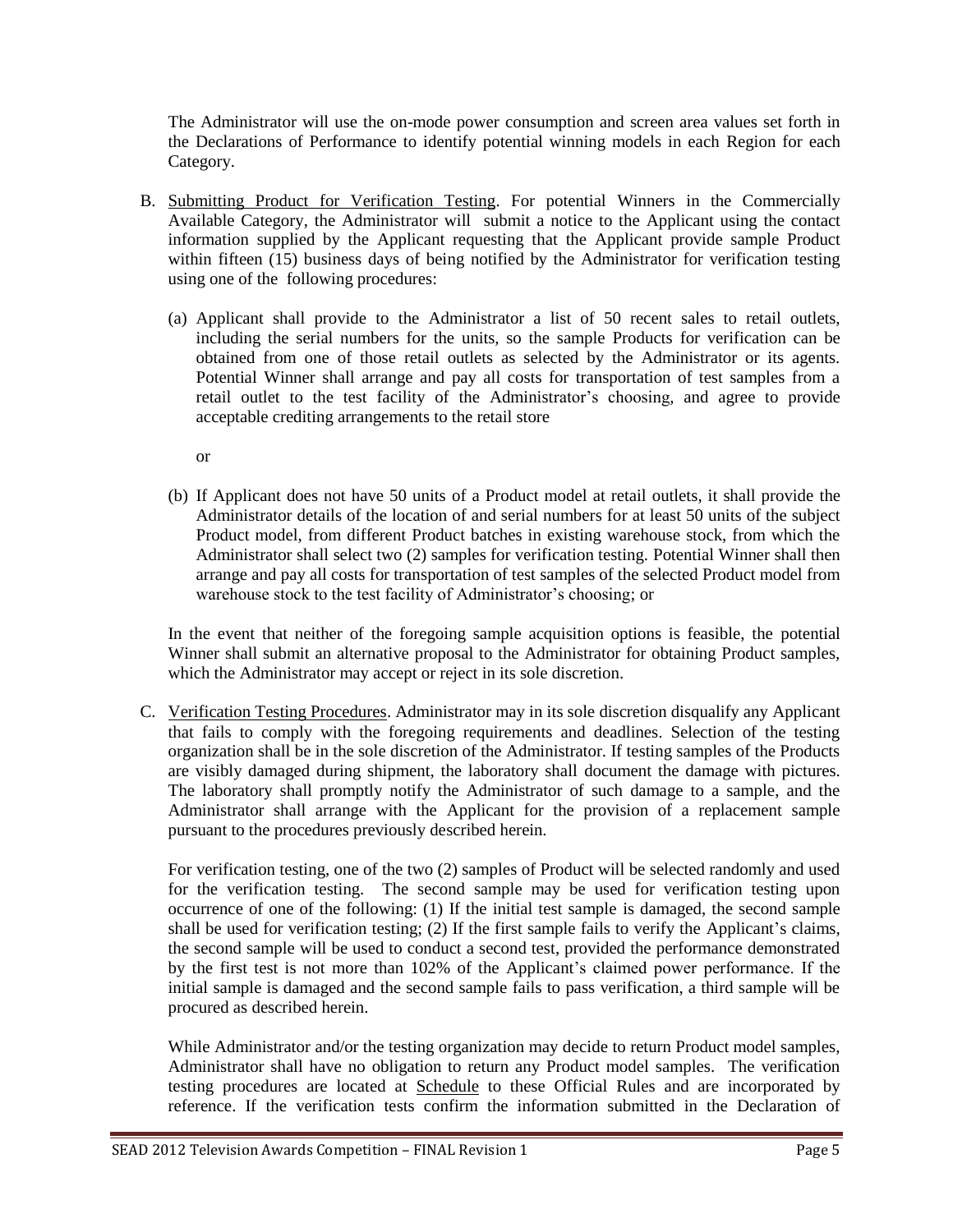Performance, in the sole discretion of Administrator, then the Region and International Winners shall be finalized and announced.

If the verification testing does not support the Declaration of Performance, and the actual tested on-mode power consumption per unit area of the Product model is greater than the stated maximum on-mode power consumption per unit area for runner-up Product model in the Category, the tested Product model shall be rejected or re-tested in the sole discretion of the Administrator, the Applicant shall be so notified, and the foregoing testing process for the runnerup Product model in a category shall be repeated. In the event two or more Product models in a Category provide the same power performance as confirmed by verification testing, Administrator shall have the right to grant more than one Award in a Category in its sole discretion. The Product model with the lowest on-mode power consumption per unit area in a Category across all Regions shall also be granted the International Award for that Category for each size Product.

#### **7. Awards**.

- a) A total of fifteen (15) Winners will be selected in the Commercially Available Product Category.
- b) One Winner in each Product size category (small, medium and large) will be selected in each Region.
- c) One International Winner will be selected in each size category from the Region Winners.
- d) A total of up to five (5) Winners may be selected in the Emerging Technology Product Category, comprised of four (4) Region Winners and one (1) International Winner chosen from the Region Winners.

Awards may not be given if in the Administrator's sole discretion, an insufficient number of applications were received. In its sole discretion, the Administrator may award more than one Winner in a Category. The Administrator anticipates that all Winners will be announced in October 2012. All Winners will be required to attend an awards ceremony at a date and location to be announced by the Administrator.

#### **RULES FOR ALL PRODUCT COMPETITIONS**

#### **8. Award Restrictions.**

Applicants and Winners acknowledge that the "SEAD" mark and all other intellectual property regarding the Competition (collectively, the "SEAD IP") are owned by the Administrator. Applicants and Winners agree not to challenge or seek to register any intellectual property associated with the Competition. Winners will be granted a limited personal license to the SEAD IP to advertise and promote the award granted to the specific model of their Product for one year from the date of award. All use of the SEAD IP must be in compliance with the guidelines published by Administrator from time to time on the superefficient.org website and attached to these Official Rules and incorporated by reference. Winners agree not to use the SEAD IP or make any mention of winning an award that is not consistent with these guidelines, and to immediately cease all inconsistent use upon notice by Administrator. Winners may only promote that an award pertains to the specific model winning an award, and may not state or imply that the award applies to other Product models of a Winner. Winners may not use the SEAD IP to state or imply that the Administrator or any other entity or person associated with the Competition endorse or are affiliated with the Winner or its Products.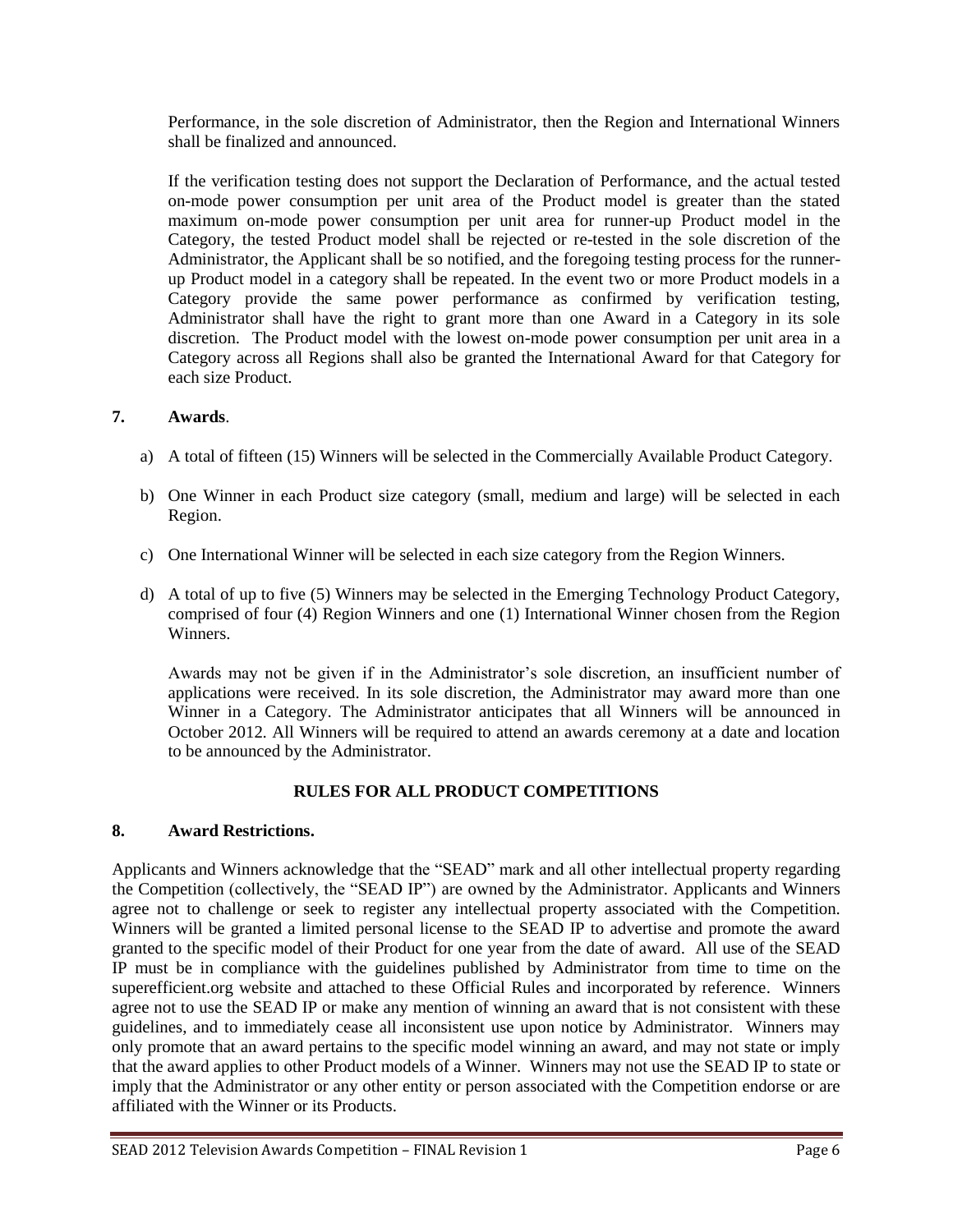#### **9. Publicity.**

Except where and as may be prohibited by law, participation in the Competition constitutes express permission of an Applicant for the Administrator (and those acting pursuant to the authority of the Administrator) to use each Applicant's name and application for the Competition in advertising, trade, and publicity purposes for the SEAD program and the Competition in all forms of media now known or hereafter discovered or devised, worldwide, in perpetuity, without further notice, review or approval, or compensation.

#### **10. General Conditions.**

By participating in the Competition, each Applicant fully and unconditionally agrees to and accepts these Official Rules and the decisions of the Administrator, which are final and binding in all respects. By participating in the Competition, each Applicant waives any right to claim ambiguity in these Official Rules. An Applicant is not a Winner until it has fully complied with these Official Rules. The Administrator reserves the right, in its sole and absolute discretion, to cancel, terminate, modify, extend, or suspend the Competition (in whole or in part) should non-authorized intervention, fraud, or other causes corrupt or affect the administration, security, fairness, or proper conduct of the Competition. In such case, the Administrator may grant awards from all eligible applications received for the Competition prior to and/or after (if appropriate) the action taken by Administrator or via some other means determined by Administrator in its sole and absolute discretion to be fair, appropriate and consistent with these Official Rules. Administrator reserves the right to disqualify any Applicant it determines, in its sole and absolute discretion, is or is attempting or intending to: (a) tamper with any aspect of the operation of the Competition, (b) defraud the Competition, (c) undermine the legitimate operation of the Competition by cheating, deception, or other unfair playing practices, (d) annoy, abuse, threaten, or harass any other participants, the Administrator, or representatives of SEAD, or (e) act in violation of these Official Rules. In such event, the Administrator reserves the right (in addition to disqualification of such Applicant) to seek damages from any such Applicant to the fullest extent permitted by law. The Administrator's failure to enforce any provision of these Official Rules shall not constitute a waiver of that provision. Any entity that enters the Competition through means not permitted by these Official Rules is subject to disqualification. The Administrator is not required to respond to questions about the Competition.

#### **11. General Release and Waiver of Claims.**

By entering this Competition, each Applicant hereby releases the Administrator, SEAD, and all of their respective parents, subsidiaries, affiliates, advertising agencies, and all of their respective directors, officers, governors, employees, shareholders, and agents (collectively, the "Releasees") from: (i) any and all liability, loss, harm, damage, cost, expense, or claims, including third party claims based on publicity and/or privacy rights, defamation, and intellectual property associated with the Applicant or Winner's participation in this Competition, any award associated with this Competition, and/or use or misuse of any award in connection with this Competition, including, but not limited to, all reasonable counsel fees and court costs incurred; (ii) anything related to the Competition, or execution of this Competition (or participation therein), including preemption, cancellation, or rescheduling; and (iii) anything that may occur in connection with acceptance and/or use of the award or while participating in the Competition, even if caused or contributed to by the negligence of Releasees.

#### **12. Limitations of Liability.**

Neither Administrator's nor any other Releasee is responsible for lost, late, incomplete, stolen, misdirected, illegible, erroneous or incomplete applications. Neither Administrator nor any other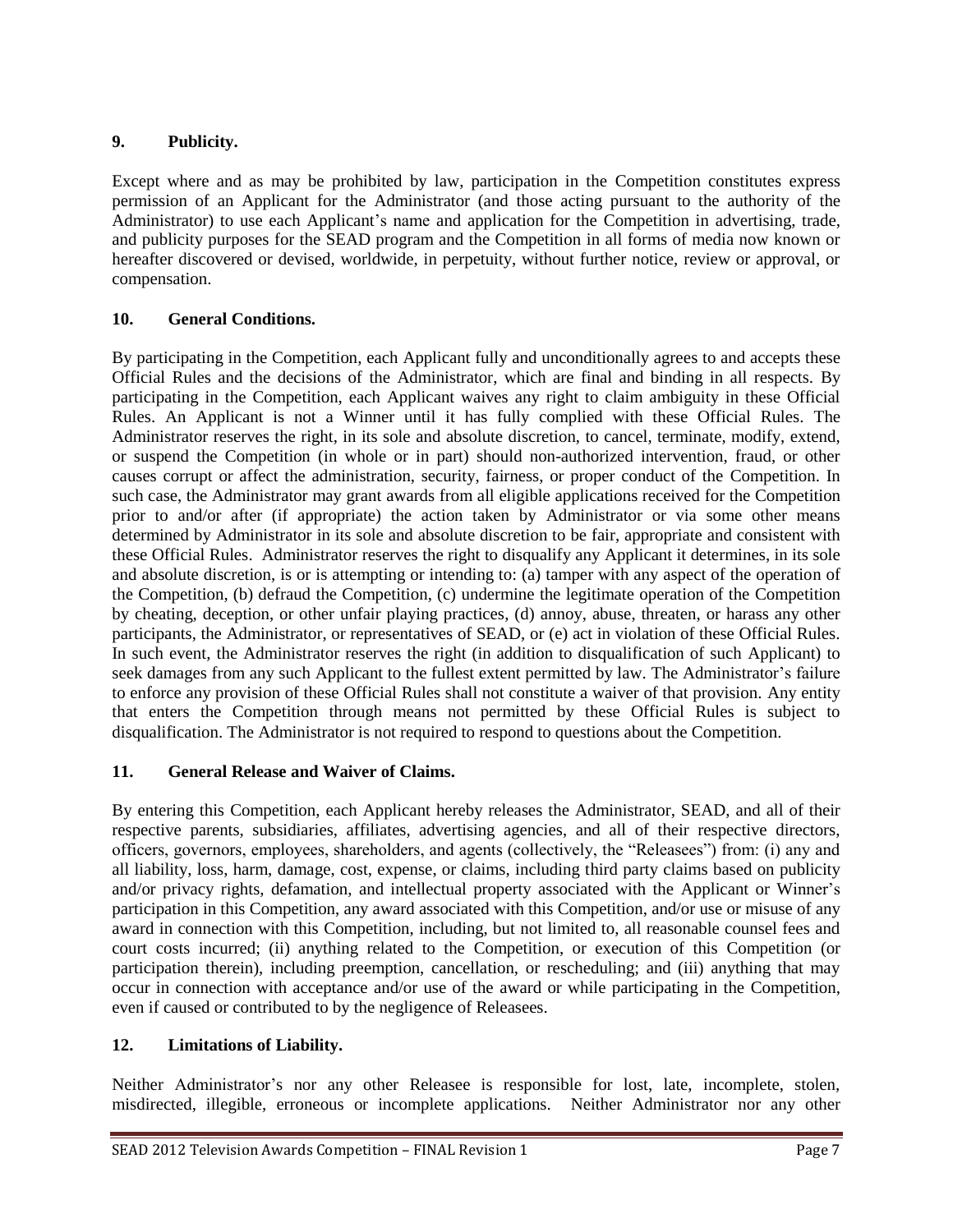Releasee is responsible for any incorrect or inaccurate information, whether caused by Applicant, tampering, or by any of the equipment or programming associated with or utilized in the Competition, and neither Administrator nor any Releasee assumes responsibility for any error, omission, defect, theft, destruction, or unauthorized access to the materials related to the Competition, or for any damage to any computer related to or resulting from participating in the or entity Competition. No responsibility is assumed by the Administrator for lost, late, mutilated, incomplete, illegible, stolen, misdirected, erroneous or delayed entries or e-mail; or for any computer, telephone, cable, satellite, network, electronic or on-line/Internet hardware or software malfunctions, failures, connections, or availability, or garbled or jumbled transmissions, or service provider/Internet/website use, accessibility or availability, or traffic congestion, or unauthorized human intervention, other errors of any kind, including without limitation, testing results, whether human, mechanical, electronic or network, or the incorrect or inaccurate capture of entry or other information or the failure to capture, or loss of, any such information. Any use of robotic, macro, automatic, programmed or like entry methods will void all such entries by such methods. No responsibility is assumed by the Administrator for any incorrect or inaccurate information, whether caused by Applicants, website users, testing organizations, tampering, hacking, Product testing or by any of the equipment or programming associated with or utilized in the Competition; and none of the Releasees assume any responsibility for any error, omission, interruption, deletion, defect, delay in operation of the Competition. IN NO EVENT WILL THE ADMINISTRATOR OR ANY RELEASEE BE RESPONSIBLE OR LIABLE FOR ANY INJURIES, CLAIMS, ACTIONS, DAMAGES, LOSSES, OR LIABILITY OF ANY KIND, INCLUDING DIRECT, INDIRECT, INCIDENTAL, CONSEQUENTIAL, OR PUNITIVE DAMAGES RESULTING FROM OR ARISING FROM PARTICIPATION IN, OR THE PRODUCTION, COMPETITION, OR ADMINISTRATION OF, THE COMPETITION, OR ACCEPTANCE, POSSESSION, USE, MISUSE, OR NONUSE OF AN AWARD. WITHOUT LIMITING THE FOREGOING, ALL AWARDS ARE PROVIDED "AS IS" WITHOUT WARRANTY OF ANY KIND, EITHER EXPRESS OR IMPLIED, INCLUDING BUT NOT LIMITED TO, THE IMPLIED WARRANTIES OF MERCHANTABILITY, FITNESS FOR A PARTICULAR PURPOSE, OR NON-INFRINGEMENT. SOME JURISDICTIONS MAY NOT ALLOW THE LIMITATIONS OR EXCLUSION OF LIABILITY FOR INCIDENTAL OR CONSEQUENTIAL DAMAGES OR EXCLUSION OF IMPLIED WARRANTIES, SO SOME OF THE ABOVE LIMITATIONS OR EXCLUSIONS MAY NOT APPLY TO YOU. CHECK YOUR LOCAL LAWS FOR ANY RESTRICTIONS OR LIMITATIONS REGARDING THESE LIMITATIONS OR EXCLUSIONS. ANY ATTEMPT BY AN APPLICANT OR ANY OTHER INDIVIDUAL TO DELIBERATELY UNDERMINE THE LEGITIMATE OPERATION OF THE CONTEST IS A VIOLATION OF CRIMINAL AND CIVIL LAWS, AND SHOULD ANY SUCH ATTEMPT BE MADE, THE ADMINISTRATOR RESERVES THE RIGHT TO SEEK DAMAGES FROM ANY SUCH PERSON OR ENTITY TO THE FULLEST EXTENT PERMITTED BY LAW.

#### **13. Choice of Law.**

All United States federal, state, and local laws and regulations apply to the Competition, regardless of Region. Applicants agree that: (1) any and all disputes, claims, and causes of action arising out of or connected with this Competition, or any award, or the determination of the Winners, shall be resolved individually, without resort to any form of class action; (2) any and all claims, judgments, and awards shall be limited to actual out-of-pocket costs incurred, including costs associated with entering this Competition but in no event attorneys' fees. All Applicants acknowledge and agree that the Competition shall be administered solely in the District of Columbia, United States of America, and that all issues and questions concerning the construction, validity, interpretation, and enforceability of these Official Rules, or the rights and obligations of Applicant and/or Administrator in connection with the Competition, shall be governed by, and construed solely and exclusively in accordance with, the laws of the District of Columbia, United States of America, without regard to conflicts of law/choice of law doctrine of any other jurisdiction, and all proceedings shall exclusively take place in the United States District Court for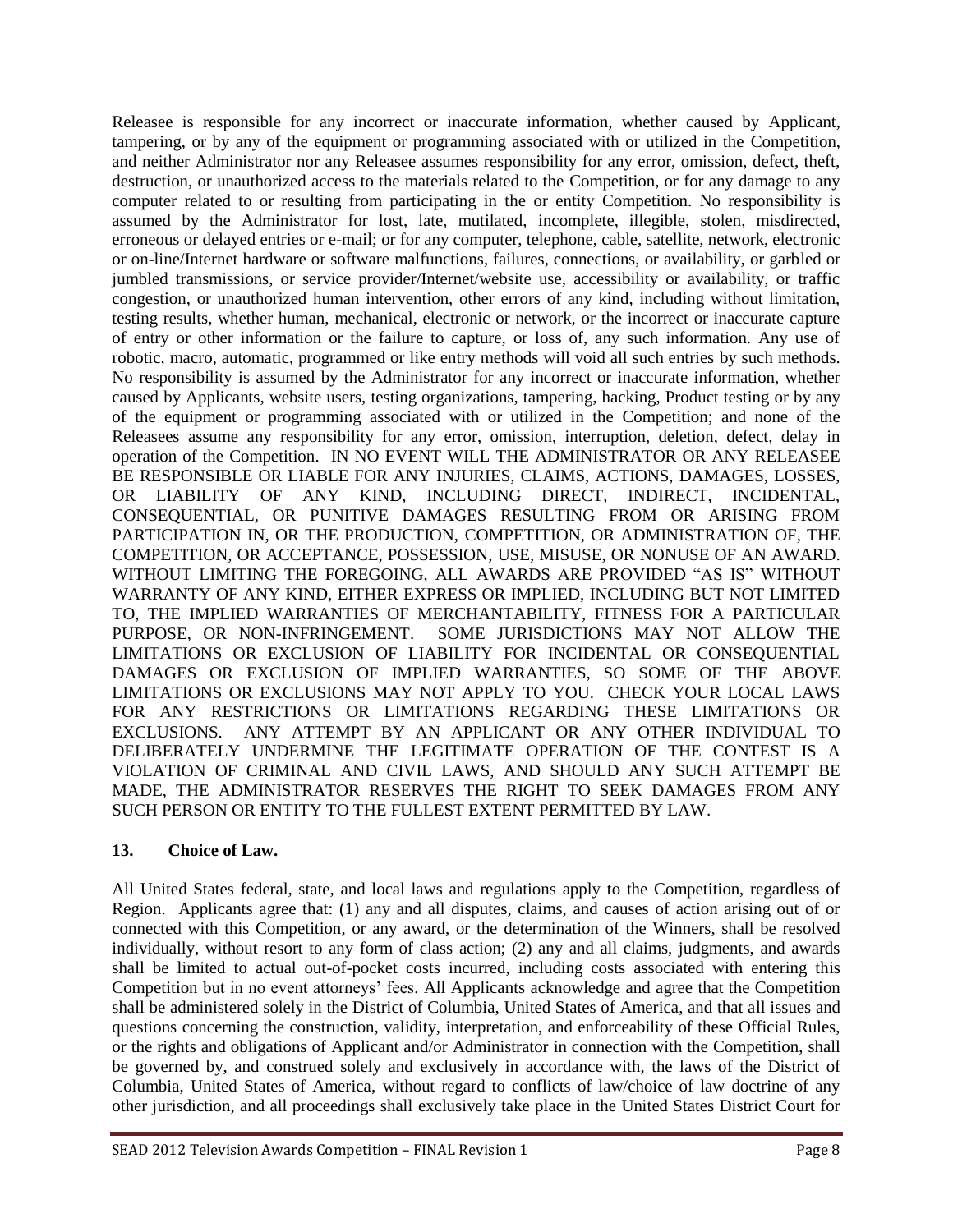the District of Columbia. Applicant agrees to the exclusive jurisdiction of such court and waives any right to change of venue or any like right.

#### **14. Copy of Official Rules.**

Official Rules may be obtained by visiting Administrator's website at [www.superefficient.org](http://www.superefficient.org/) during the Competition Period.

#### **15. Copy of Winner's List.**

For a list of Winners visit the website of the Administrator located at www.superefficient.org.

Administrator: Collaborative Labeling & Appliance Standards Program (CLASP), 2021 L St. NW, Suite 502, Washington, DC 20036

© 2011. All Rights Reserved.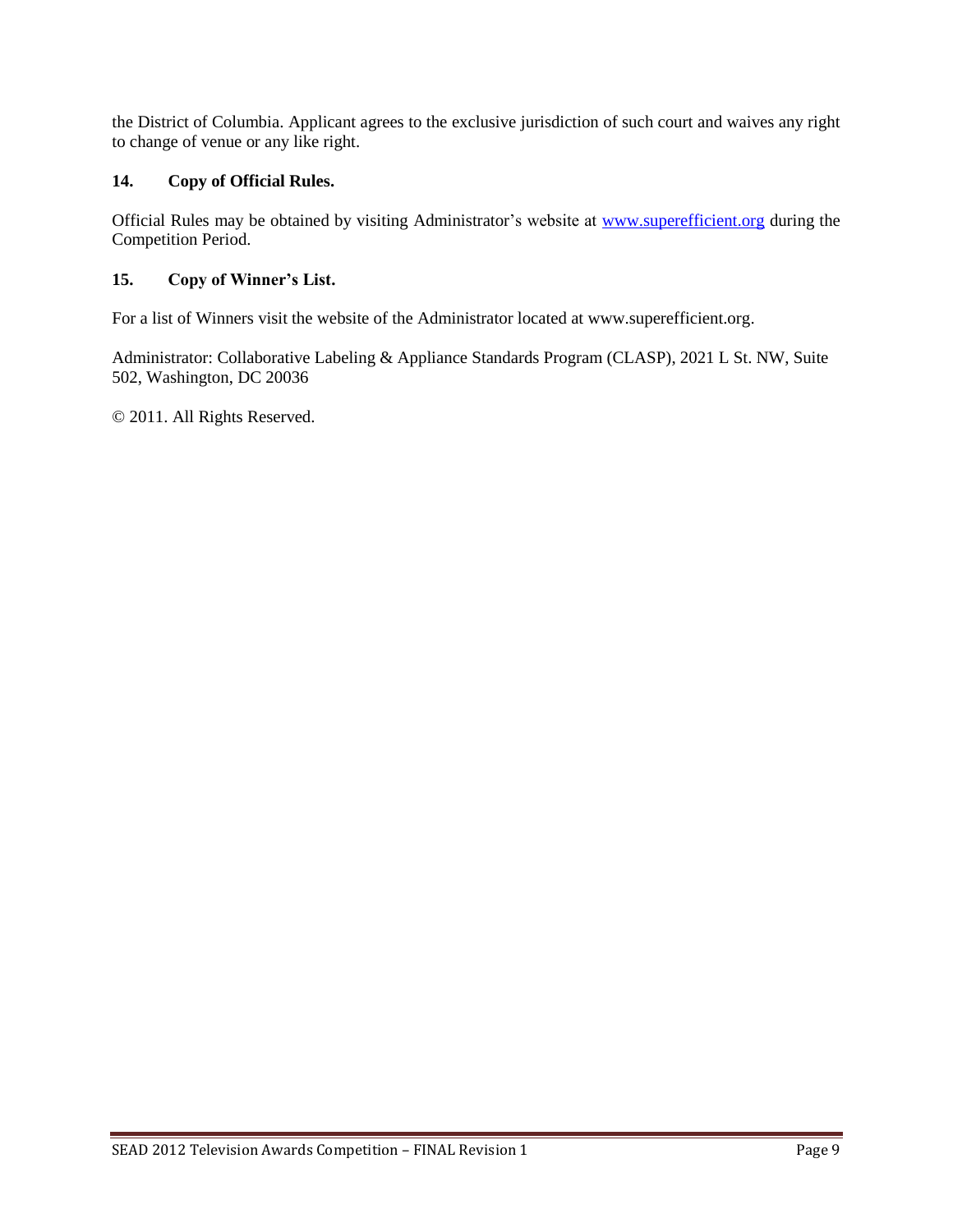### **SUPER-EFFICIENT EQUIPMENT AND APPLIANCE DEPLOYMENT (SEAD™) INITIATIVE GUIDELINES FOR USE OF INTELLECTUAL PROPERTY**

#### 1. **Use of SEAD Marks and References to the Competition.**

1.1 Subject to the Official Rules for the Super-efficient Equipment and Appliance Deployment ("SEAD") Initiative Awards Competition (the "Competition"), and using the same capitalized terms as used in the Official Rules unless indicated herein to the contrary, pursuant to these policies and guidelines ("Guidelines"), each Winner shall have a non-exclusive, nontransferrable, restricted, revocable limited right to use and refer to the phrase "**SEAD Initiative 2012 Television Award Competition Winner**" (the "Phrase"), solely in a factual manner or context, and solely in connection with materials or activities specifically related to the particular Winning Product that (i) have been previously reviewed and approved by SEAD in the first instance; and (ii) must comply with the Guidelines at all times. Once the use of the Phrase and SEAD name in materials or activities has been approved by SEAD, subsequent materials or activities that do not alter or modify the use of the Phrase or SEAD name need not be submitted for approval. Except upon the prior written consent of SEAD in each instance, the Phrase and SEAD name must only be used in association with the Winning Product as submitted in the contest where the model and release number are identical. For the avoidance of doubt, the Phrase and SEAD name may not be used in any way or for any purposes whatsoever in connection or association with other non-Winning products or models that may be considered upgrades or derivatives of the Winning Product.

1.2

1.2.1 Any use or reference of the Phrase or to the SEAD name beyond use in a factual manner or context (for example, packaging, advertising, marketing materials and/or the Contest entry's website for the Winning Product), shall require the winner to:

1.2.1.1 obtain written permission from SEAD prior to its use or distribution, including where such approval is contingent on strict adherence to the Guidelines.

1.2.1.2 maintain the quality controls and abide by the minimum standards of quality control provided in the Guidelines.

1.2.1.3 execute such further documents, assignments, agreements, and instruments and take any further acts as SEAD may deem necessary and reasonably request in order to effectuate these terms.

1.2.2 SEAD will retain all rights, including intellectual property rights, associated with the Phrase (and any variants) and the SEAD name and reserves the right to monitor and/or police the use of the Phrase or any other reference to SEAD names, marks or trademarks, including without limitation, on any Winning Product or other materials associated with the Winning Product.

1.2.3 It is understood the Guidelines may be updated and/or modified periodically in SEAD's sole discretion, and you agree to accept and be bound by any updates and/or modifications. You further agree to abide by your use or reference of the Phrase or any other SEAD owned names or marks in a manner expressly consistent with the minimum standard of quality controls specified and as updated and/or modified in the Guidelines.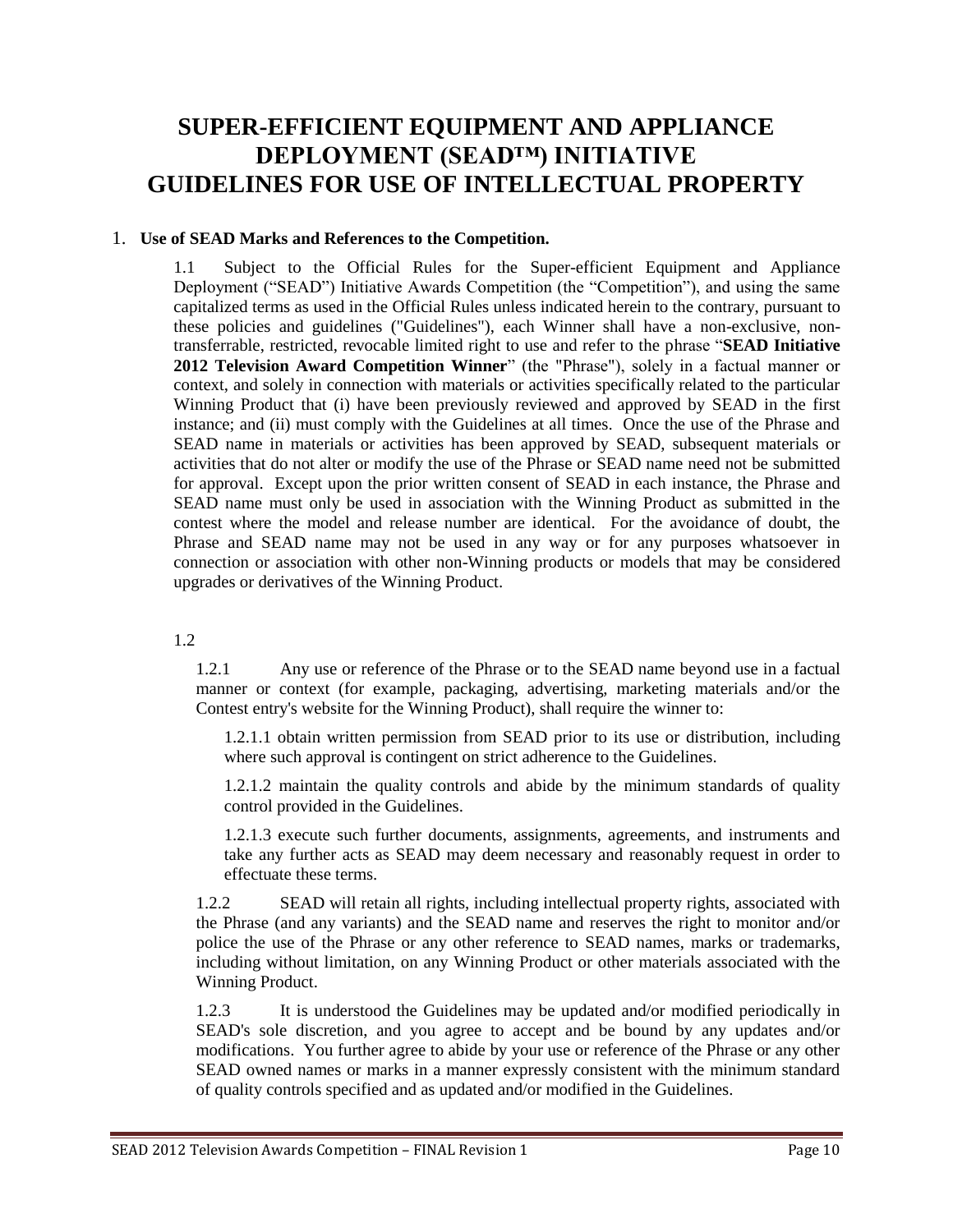#### **2**. **Intellectual Property and Publicity Rights.**

2.1 As between the Applicants and SEAD, SEAD is the owner of the service mark/trademark **SEAD**. Applicant acknowledges SEAD's exclusive right, title and interest in and to the SEAD name and will not, at any time, do or cause to be done any act or thing contesting or impairing such rights, titles and interests. Applicant further acknowledge that the sole right granted to a Winner under these Guidelines and the Official Rules is to use the Phrase solely and specifically in connection with those materials or activities associated with the Winning Product and that are previously approved by SEAD as a result of winning the Competition, and for no other purpose whatsoever. Any and all goodwill that arises from your use of the Phrase will inure to the sole benefit of SEAD.

2.2 Applicant agrees not to challenge, oppose, petition to cancel or otherwise attack the validity of the SEAD name or trademark and/or SEAD's ownership thereof. You acknowledge that you have no right, title or interest in the Phrase or the SEAD name, and that nothing in these Guidelines or the Official Rules shall be construed as an assignment of any right, title or interest in the Phrase or the SEAD name, except the limited right to use and refer to the Phrase as provided in this agreement and under these Guidelines.

2.3 Applicant acknowledges and agrees that SEAD has complete authority to control use of the SEAD name or marks. Applicant shall use the Phrase in strict compliance with the provisions of the Official and in conformity with the Guidelines, as amended from time to time. Should Applicant fail to comply with the Guidelines as outlined in the Appendix, or fail to maintain proper quality controls and/or act, behave and/or do anything to negatively impact the goodwill and/or the SEAD name, SEAD shall have the right in its sole discretion to terminate the rights granted under these Official Rules or Guidelines at any time.

2.4 Applicant acknowledges and agrees that SEAD shall have the sole right and discretion to determine whether any action should be taken to terminate unauthorized use of the Phrase or the SEAD name, or settle any proceeding brought by SEAD to terminate such unauthorized use. All proceeds from any enforcement action shall belong exclusively to SEAD.

2.5 By participating in this Competition, Applicant agrees and hereby grant SEAD permission to use statements, quotes, testimonials, photographs, designs, models, and/or any other material(s) provided by you as part of the Competition entry, as well as your name, photograph, likeness, and, if applicable, the name of eligible Applicant's company and affiliation, for advertising, and/or promotional purposes without any additional compensation to eligible contestant unless prohibited by law. Applicant retains ownership of the Products' intellectual property rights in the Competition entry, subject to SEAD's rights to reprint, display, reproduce, perform, and exhibit the Competition entry for advertising and/or promotional purposes. By participating in this Competition, Applicant agrees that any materials we generate in reviewing and accessing the Products is the sole property of SEAD.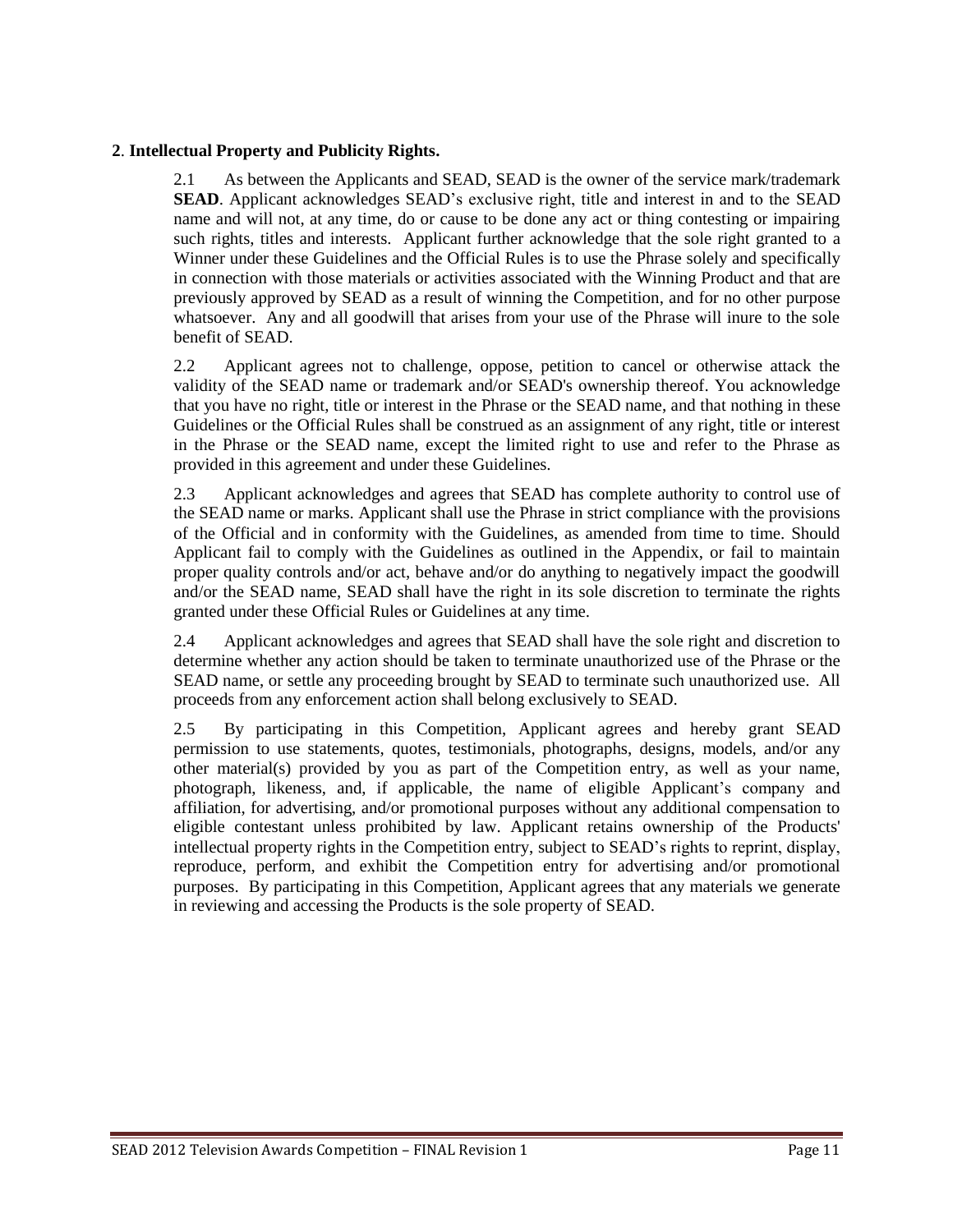## **SUPER-EFFICIENT EQUIPMENT AND APPLIANCE DEPLOYMENT (SEAD™) INITIATIVE SCHEDULE 1: TESTING**

#### **S1.1 Televisions**

#### **S1.1.1 Test measurement standard**

"On" mode power shall be measured in accordance with the "On (Average)" method specified in Clause 11.6 of IEC 62087 Ed. 3.0, with variations as specified herein. Standby mode power shall be measured in accordance with the IEC 62301, Ed. 2.0.

#### **S1.1.2 Additional testing**

The following deviations from the test procedures noted in S2.1.1 shall be implemented when performing measurements for the purposes of the SEAD Awards competition.

#### **S1.1.3 Luminance measurement method**

Luminance shall be measured with a 9-point test pattern conforming to [Figure 1.](#page-12-0) This pattern shall have an average picture level (APL) of 17%. Luminance measurements shall be taken from the white window (P0) in the center of the pattern.



**Figure 1: 17% APL white window signals to measure the luminance of nine points<sup>11</sup>**

<span id="page-12-0"></span>The luminance measurement may be made with either a direct contact luminance meter (in which case the use of a dark room is not required), or with a non-contact luminance meter (in which case a dark room environment shall be used). If a non-contact luminance meter is used, the meter shall be positioned in such a manner to ensure it is directed at the window (P0) as shown i[n Figure 1.](#page-12-0)

 $\overline{a}$  $11$  Sourced from the TV test method developed by the China National Institute of Standardization (CNIS)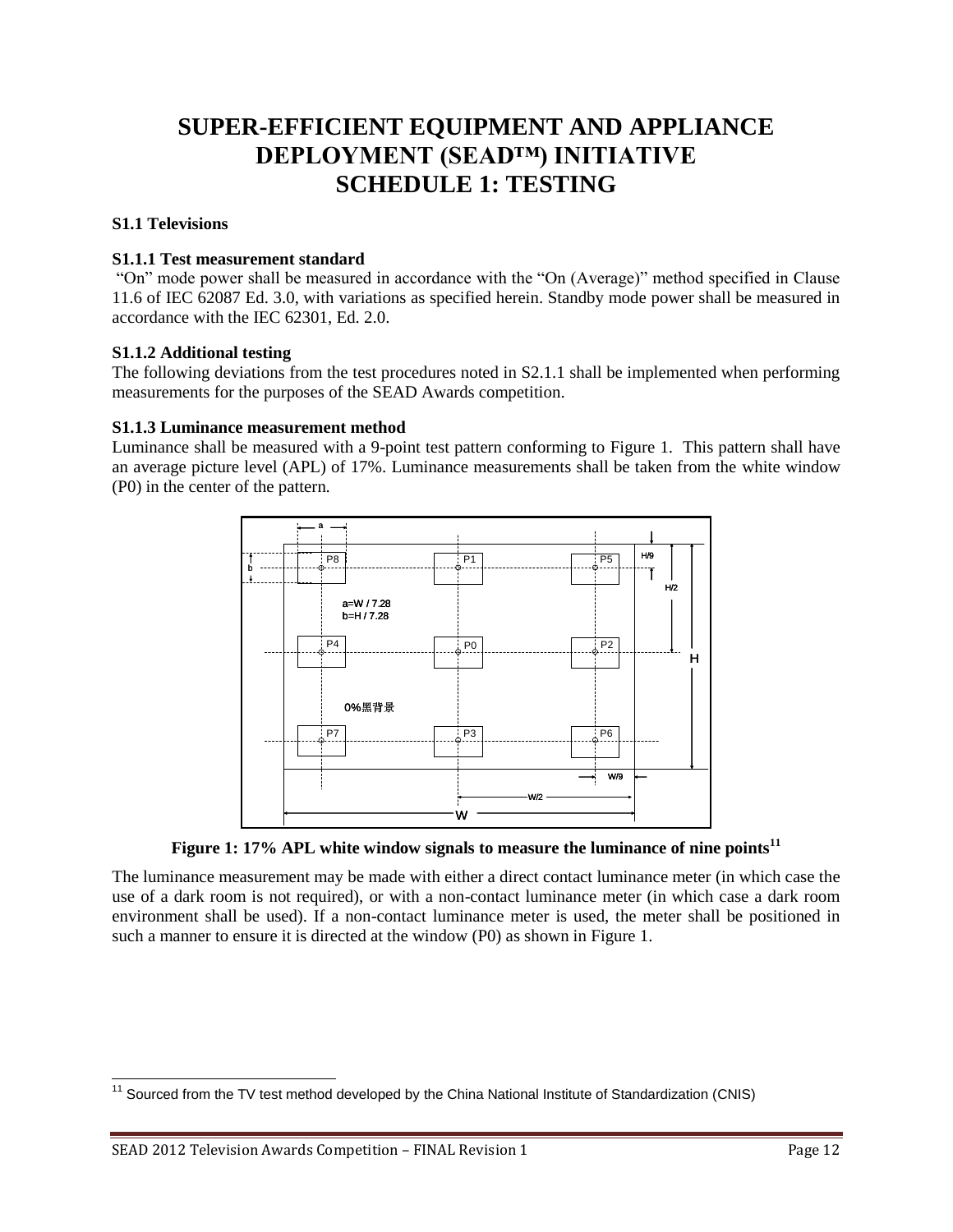## **SUPER-EFFICIENT EQUIPMENT AND APPLIANCE DEPLOYMENT (SEAD™) INITIATIVE ATTACHMENT A: DECLARATION OF PERFORMANCE**

| <b>Applicant Details</b>                                                                                                                                |                                                       |                               |                            |  |  |
|---------------------------------------------------------------------------------------------------------------------------------------------------------|-------------------------------------------------------|-------------------------------|----------------------------|--|--|
| <b>Applicant Name</b>                                                                                                                                   |                                                       |                               |                            |  |  |
| <b>Applicant Company Name</b>                                                                                                                           |                                                       |                               |                            |  |  |
| <b>Applicant Company Postal Address</b>                                                                                                                 |                                                       |                               |                            |  |  |
| <b>Applicant Company Street Address</b>                                                                                                                 |                                                       |                               |                            |  |  |
| <b>Applicant Telephone</b>                                                                                                                              |                                                       |                               |                            |  |  |
| <b>Applicant Facsimile</b>                                                                                                                              |                                                       |                               |                            |  |  |
| <b>Applicant Email Address</b>                                                                                                                          |                                                       |                               |                            |  |  |
|                                                                                                                                                         | <b>Manufacturer Details (if different from above)</b> |                               |                            |  |  |
| <b>Manufacturer Contact Name</b>                                                                                                                        |                                                       |                               |                            |  |  |
| <b>Manufacturer Company Name</b>                                                                                                                        |                                                       |                               |                            |  |  |
| <b>Manufacturer Street Address</b>                                                                                                                      |                                                       |                               |                            |  |  |
| <b>Manufacturer Postal Address</b>                                                                                                                      |                                                       |                               |                            |  |  |
| Manufacturer Telephone                                                                                                                                  |                                                       |                               |                            |  |  |
| <b>Manufacturer Facsimile</b>                                                                                                                           |                                                       |                               |                            |  |  |
| <b>Manufacturer Email Address</b>                                                                                                                       |                                                       |                               |                            |  |  |
|                                                                                                                                                         |                                                       | <b>Product Details</b>        |                            |  |  |
| <b>Award Category</b>                                                                                                                                   |                                                       | <b>Commercially Available</b> | <b>Emerging Technology</b> |  |  |
| <b>Model Number</b>                                                                                                                                     |                                                       |                               |                            |  |  |
| <b>Power Supply Type</b>                                                                                                                                | Internal                                              |                               | External                   |  |  |
| <b>Brand Name</b>                                                                                                                                       |                                                       |                               |                            |  |  |
| <b>Country of Manufacture</b>                                                                                                                           |                                                       |                               |                            |  |  |
| For Emerging Technology products,<br>provide a short description of efficiency-<br>related design features (Provide an<br>additional sheet if required) |                                                       |                               |                            |  |  |